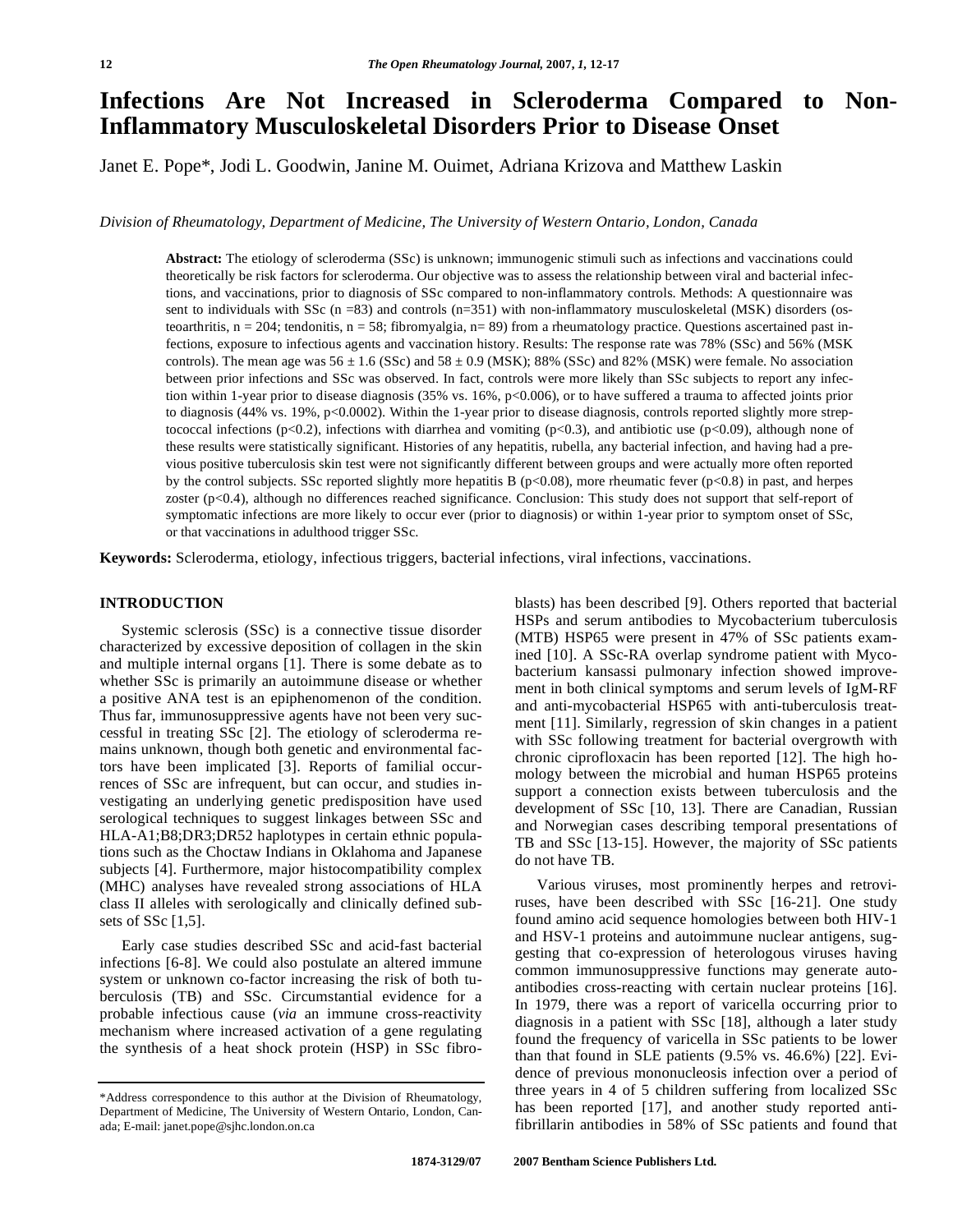sequence homologies between fibrillarin, herpes virus type 1 and EBV proteins were suggestive of the notion that molecular mimicry may have played an important role in the induction of the antibodies [23]. Elevated levels of IgG antibodies to CMV and EBV titers have been found in patients with SSc [21]. Vaughan *et al* assayed SSc EBV and CMV in subjects with limited and diffuse SSc after observing that autoantibodies to the autoantigen p542 (presumed to be derived from the EBV antigen) occur in both mononucleosis and in SSc. Anti-CMV titers were significantly higher in the anti-p542 positive SSc patients than they were in anti-p542 negative patients. Anti-EBV titers were not different between those positive vs. negative for anti-p542, but were higher in all SSc groups than in a healthy control group, p<0.02. However, although CMV and EBV findings were not significantly different in skin biopsies from 13 SSc and 17 controls, investigators concluded that the incidence of the viruses was high, and they may be related to the process involved in the initiation of autoimmunity in SSc [24].

 Borrelia burgdorferi (Bb) has been implicated in generalized morphea [25]. Additionally, an earlier study found 38% of seropositive  $(n=5)$  and 23% of seronegative  $(n=26)$  patients with morphea exhibited elevated B.burgdorferi induced lymphocyte proliferation, supporting a causal role, at least for some patients with morphea [26]. One study in Western Turkey ( $n=10$  subjects with morphea and  $n=12$  subjects with lichen sclerosus) found the presence of Bb DNA in 30% of morphea and 50% of lichen sclerosus patients suggesting a potential role in both conditions [27]; whereas, another study conducted in the U.S.A.  $(n = 35)$  did not find Bb spirochete in the pathogenesis of morphea and lichen sclerosus [28]. A more recent study reviewing the causal role of Bb in morphea concluded that previous conflicting results of European and American scientists could either be due to the fact that Bb is not a causative agent for morphea or that a subset of morphea is caused by a special subspecies of Bb present in Europe and Asia but not the U.S.A [29].

 The evidence surrounding the potential importance of retroviruses in SSc is contradictory. One study of antibodies to retroviral proteins in SSc found that 8 of 29 SSc patients had antibodies to HIV proteins [20]. It was unclear whether a retrovirus was involved in the pathogenesis of SSc or whether the antibodies cross-reacted (molecular mimicry). Studies by Jimenez *et al* have demonstrated the ability of endogenous retroviruses to be expressed into proteins which can regulate cellular functions and lead to the occurrence of pathological conditions, but no conclusive evidence supporting pathogenesis for retroviruses in SSc was found [30, 31]. Other studies have found links with paramyxoviruses [32], congenital rubella [33], and parvovirus B19 [34].

 In light of the existing body of research, it was expected that SSc patients would report more infections than a comparison group with non-inflammatory musculoskeletal (MSK) complaints prior to diagnosis, particularly in the 12 months prior to symptom onset. This study was designed to test if the self-reported frequency of certain infections and vaccinations was different between SSc and control groups, but also as an exploratory study to determine any potential infectious triggers (such as viruses or bacteria) that could be studied in greater depth in future research.

## **MATERIALS AND METHODOLOGY**

 A five-page questionnaire consisting of 23 questions was developed to assess: whether subjects had ever had specific infections; whether they had had any infection or antibiotic exposure 12 months prior to their SSc diagnosis; travel history (and any associated illnesses) outside of North America in the 12 months preceding; vaccine history since 18 years of age; and whether or not they had ever been positive for a TB skin test. Specific questions addressed rubella, parvovirus, and herpes infections as well as rheumatic fever, illnesses that induced rash or fever, and previous hepatitis A, B and C exposure. The questionnaire was approved by the University of Western Ontario Health Sciences Research Ethics Board and it was pre-tested on clinic patients (controls) to ensure that it was understandable and that no consistent misinterpretations were being made. The questionnaire had been validated previously in a study of systemic lupus erythematosus (SLE) patients in the same rheumatology practice, which reported an increased frequency of herpes zoster clustered around the time of diagnosis with SLE [35].

 The rheumatologist who conducted this research, based in London, Ontario, is a clinical expert in scleroderma servicing Southwestern Ontario. Referrals are from a large population base of approximately one million, but also from more geographically remote northern areas. Although many of the SSc cases from the referral catchment area are seen in the London clinic, not all cases will be recognized and referred to tertiary care, and other cases may be followed elsewhere. The challenge of obtaining a representative study sample of SSc from clinical cohorts has been described in the literature and although estimates vary, it is generally accepted that less severe cases will generally be under-represented [36-38].

 Patient selection was completed using the computerized billing system to identify all patients who had been seen in the clinic for SSc over the past 2 years and who were current patients with accurate addresses. Controls with noninflammatory musculoskeletal disorders were subsequently chosen at a ratio of 4 controls:1 SSc patient using the same method (a billing list based on date of last clinic visit who had been seen for non-inflammatory MSK conditions). Controls were over-sampled as it was expected that the response rate would be less. The questionnaire was sent to scleroderma subjects (n=83, cases) and control subjects (n=351), who had non-inflammatory MSK disorders such as osteoarthritis (n=204), tendonitis (n=58) and fibromyalgia (n=89), from the same practice.

 All subjects were blinded as to the hypothesis and were sent questionnaire packages that included a stamped return addressed envelope, a letter of information and the questionnaire. Written informed consent was obtained from the study participants. Data were entered and statistical analyses were performed using SAS-based JMP statistical software (Version 4.0) [39]. Trends in survey responses were studied. For each survey question, responses of uncertainty were excluded from the analyses. Group means, odds ratios and 95% confidence intervals were calculated for exposures of interest.

 In order to further characterize the SSc cohort of subjects a post hoc chart review was conducted to obtain information on type of SSc (limited vs. diffuse), disease duration, age at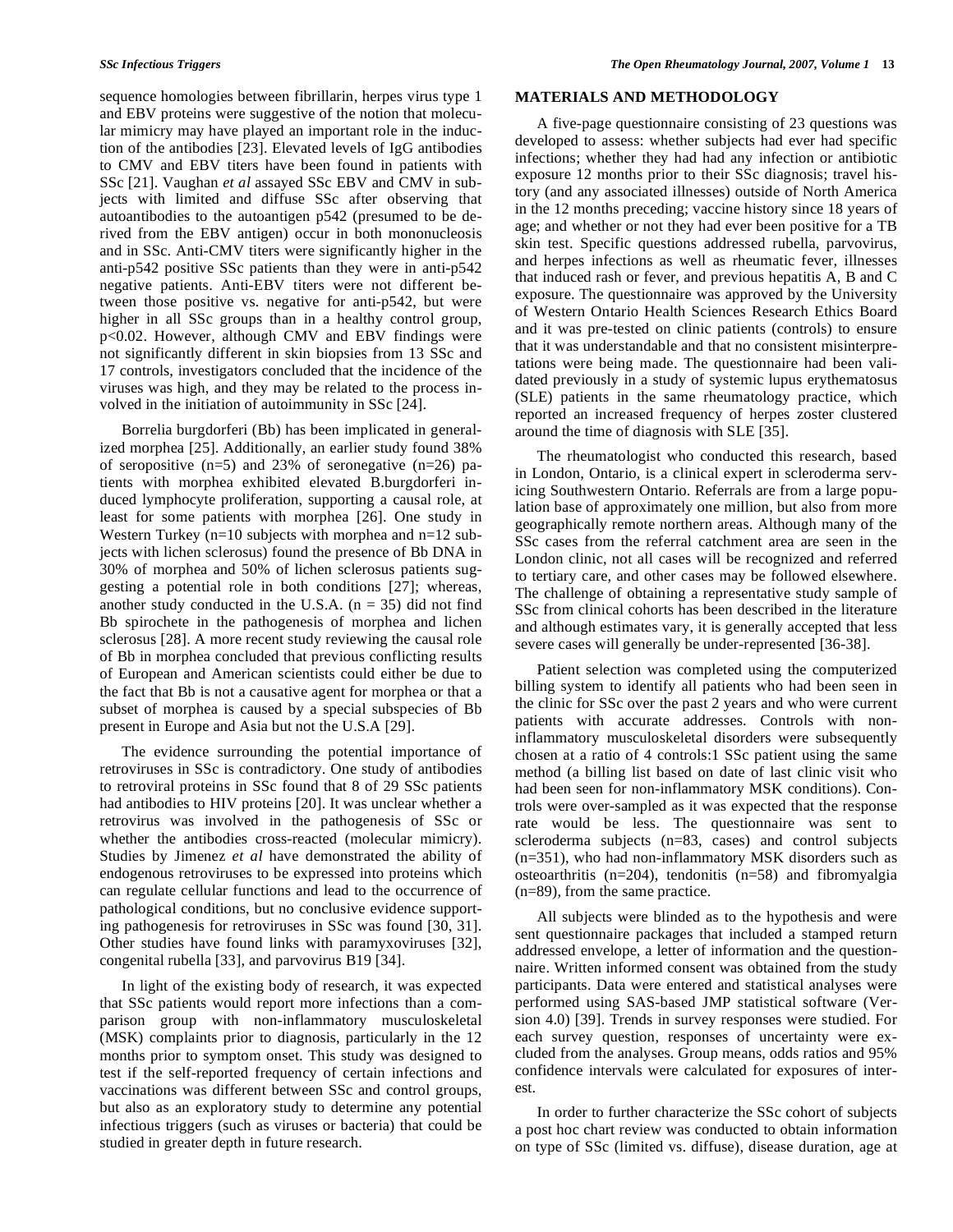diagnosis with SSc, and the Modified Rodnan skin score (MRSS) (MRSS ranges from 0 to 78 with lower scores representing less skin involvement) [40] and Health Assessment Questionnaire Disability Index (HAQ-DI) (HAQ-DI ranges from 0-3 with higher scores indicating more functional disability) [41].

#### **RESULTS**

 The response rate in the SSc group was 78% (n=65) and in the controls it was 56% (n=196). As can be seen in Table **1**, the mean age was  $56 \pm 1.6$  in the SSc group and  $58 \pm 0.9$ in the controls (MSK); 88% and 82% were female in the SSc and MSK groups. The SSc group was comprised of 37% diffuse SSc, had a mean overall MRSS score of  $9.5 \pm 1.63$ , and a mean HAQ-DI score of 1.12 ±0.106 (Table **2**). The mean disease duration for the SSc group was  $9.75 \pm 0.53$ years, and the mean age of diagnosis was  $50.05 \pm 1.64$  years old (Table **2**). Patients were primarily Caucasian; a very few were Native Canadian, Asian or African Canadians.

 MRSS and HAQ-DI values were determined by subsequent chart review to further characterize the cohort of SSc subjects who responded to this research questionnaire. Scores were available for only 28 and 45, respectively, of the 65 subjects who participated in the research study.

 The data in Table **3** show that no association between recalled symptomatic prior infections and scleroderma was observed. For several types of infections numbers were small and results were not statistically significant, and thus, there were no meaningful differences in reported infections between the cases and controls. Frequencies in controls compared to SSc cases included: hepatitis A (3% vs. 1.6%, p=0.6), hepatitis B (0% vs. 1.6%, p=0.08), hepatitis C (2%) vs.  $1.6\%$ ,  $p=0.8$ ), hepatitis of any kind (including any of A, B, C or if unable to recall which type; 7% vs. 5%, p=0.4), rubella (58% vs. 51%, p=0.4), any bacterial infection (78% vs. 68%, p=0.1), positive tuberculosis skin test (13% vs. 8%,  $p=0.2$ ), past rheumatic fever (7% vs. 8%,  $p=0.8$ ), and herpes zoster prior to disease diagnosis (8% vs. 12%, p=0.4). Subjects with non-inflammatory MSK disorders were significantly more likely to report a previous joint trauma (44% vs. 19%, p=0.0002), and this finding was used as internal validation where those with non-inflammatory MSK conditions should have more preceding trauma.

 Data focusing on the 12-month period prior to diagnosis of SSc or non-inflammatory MSK disorders demonstrated that controls were significantly more likely than SSc subjects to report having experienced any infection within the 12 months prior to disease diagnosis  $(35\% \text{ vs. } 16\%, \text{ p} < 0.006)$ . Controls reported that within the year prior to disease diagnosis, they had an increased occurrence of: streptococcal infections (13% vs.  $8\%$ ,  $p<0.3$ ), infections with diarrhea and vomiting  $(15\% \text{ vs. } 10\%, \text{ p<0.3})$ , and antibiotic use  $(50\% \text{ vs. } 10\% \text{ vs. } 10\% \text{ vs. } 10\% \text{ vs. } 10\% \text{ vs. } 10\% \text{ vs. } 10\% \text{ vs. } 10\% \text{ vs. } 10\% \text{ vs. } 10\% \text{ vs. } 10\% \text{ vs. } 10\% \text{ vs. } 10\% \text{ vs. } 10\% \text{ vs. } 10\% \text{$  $34\%$ ,  $p<0.09$ ), although none of these questions were statistically significant (Table **3**).

### **DISCUSSION**

 We found no trends of increased self-reported infection in SSc prior to symptom onset compared to controls. In contrast to the literature, our findings did not support that more subjects with SSc had been exposed to TB, but the prevalence of TB exposure was very low in our series. We did not have Lyme disease in either the cases or the controls, as it is rare in Southwestern Ontario. Since there were no signals of increased infections we did not subset our patients into diffuse and limited, as exploratory analyses were not warranted. However, patients with limited SSc may have a long time between first symptoms and diagnosis.

 Consistent with the concept that herpes family viruses may be involved in the development of autoimmunity without being the specific triggering event, we have also reported

Table 1. Demographic Factors for Subjects with SSc or Non-Inflammatory MSK Disorders. Given as Percentage (N = Total Num**ber of Subjects who Responded, with Missing Data Excluded)** 

|                      | Scleroderma $\%$ (N) | Controls $\%$ (N) | p-value |
|----------------------|----------------------|-------------------|---------|
| Respondents          | 78 (65)              | 56 (196)          | 0.0002  |
| Age (mean $\pm$ SEM) | $56 \pm 1.6$         | $58 \pm 0.9$      | 0.2     |
| Female gender        | 88 (57)              | 82 (160)          | 0.2     |

**Table 2. Characteristics of the Subjects in the London, Ontario SSc Cohort who Responded to the Study Questionnaire. Given as Mean ± SEM or as Percentage (Where Applicable). The Total Number of Subjects for whom a Measurement of the Characteristic was Available has been Indicated in Parentheses** 

| Characteristics of the SSc Study Sample (N=65)            | N  | <b>Proportion/Mean</b> | Min, Max |  |  |  |
|-----------------------------------------------------------|----|------------------------|----------|--|--|--|
| Diffuse disease                                           | 65 | 37% (65)               | -        |  |  |  |
| Disease duration                                          | 64 | $9.75 + 0.53$          | 2, 26    |  |  |  |
| Age at diagnosis                                          | 64 | $50.05 \pm 1.64$       | 21,80    |  |  |  |
| Modified Rodnan Skin Score (MRSS)                         | 28 | $9.5 + 1.63$           | 2, 41    |  |  |  |
| Health Assessment Questionnaire Disability Score (HAQ-DI) | 45 | $1.12 \pm 0.106$       | 0, 2.625 |  |  |  |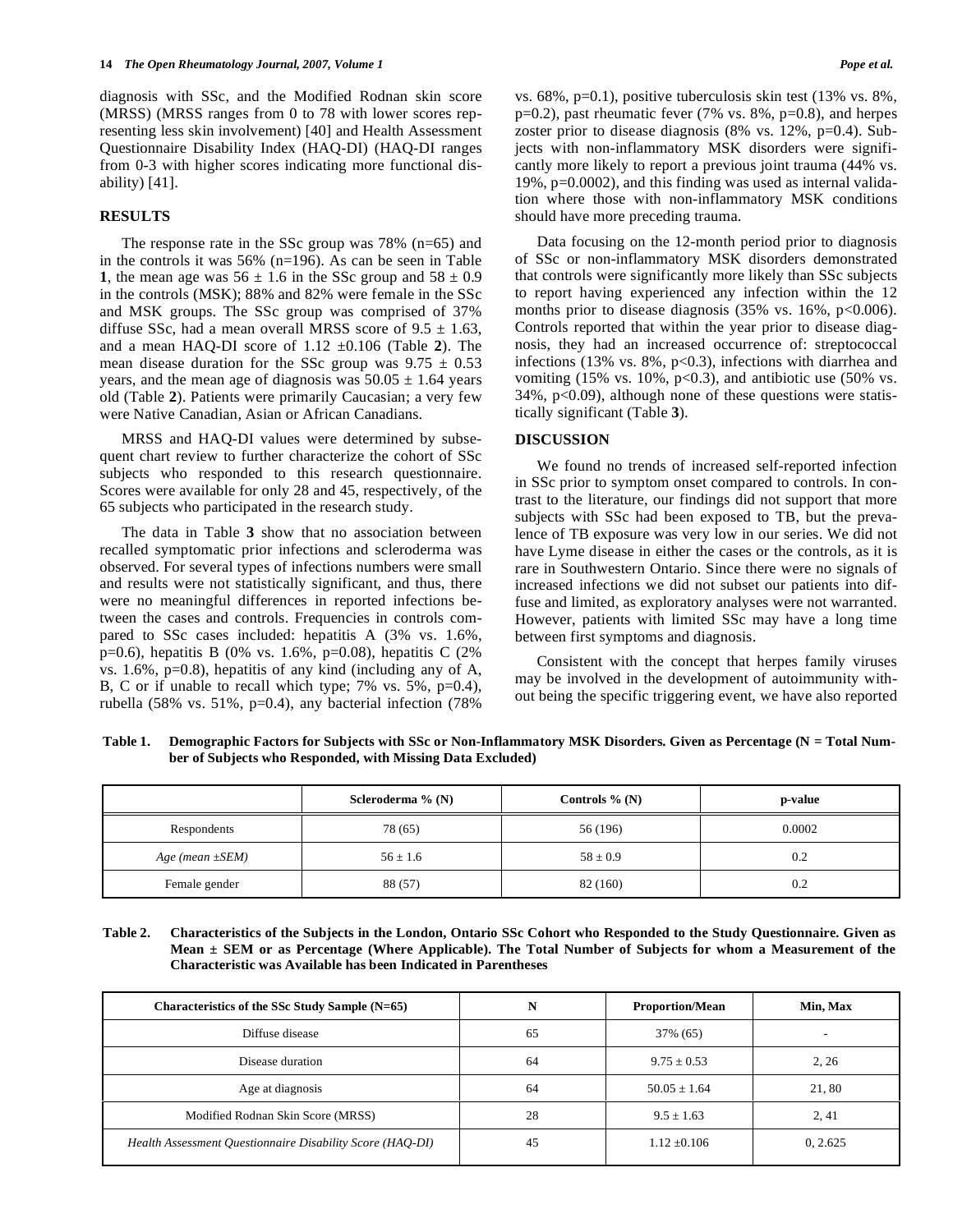| <b>Infection(s)</b> Ever<br><b>Prior to Diagnosis</b> | Scleroderma % (N) | Controls $\%$ (N) | p-value | <b>OR Scl vs. controls</b> | 95 % CI                  |  |  |
|-------------------------------------------------------|-------------------|-------------------|---------|----------------------------|--------------------------|--|--|
| <b>Bacterial infections</b>                           | 68 (59)           | 78 (177)          | 0.1     | 0.59                       | (0.31, 1.14)             |  |  |
| Hepatitis A                                           | 1.6(62)           | 3(186)            | 0.6     | 0.59                       | (0.07, 5.18)             |  |  |
| Hepatitis B                                           | 1.6(62)           | 0(186)            | 0.08    | ٠                          | $\overline{\phantom{a}}$ |  |  |
| Hepatitis C                                           | 1.6(62)           | 2(186)            | 0.8     | 0.74                       | (0.08, 6.80)             |  |  |
| Herpes zoster                                         | 12(60)            | 8 (192)           | 0.4     | 1.45                       | (0.57, 3.72)             |  |  |
| Parvovirus                                            | 1.6(62)           | 0(186)            | 0.2     | L,                         | $\overline{\phantom{a}}$ |  |  |
| Rheumatic fever                                       | 8(62)             | 7(186)            | 0.8     | 1.17                       | (0.40, 3.40)             |  |  |
| Rubella                                               | 51 (49)           | 58 (144)          | 0.5     | 0.76                       | (0.40, 1.47)             |  |  |
| Tuberculosis skin test                                | 8(64)             | 13 (188)          | 0.2     | 0.55                       | (0.20, 1.51)             |  |  |
| Vaccinations                                          | 49 (59)           | 50 (189)          | 0.9     | 0.95                       | (0.53, 1.72)             |  |  |
| Trauma prior                                          | 19(64)            | 44 (195)          | 0.0003  | 0.30                       | (0.15, 1.59)             |  |  |
| <b>Infections 1-Year</b><br><b>Prior to Diagnosis</b> | Scleroderma % (N) | Controls $\%$ (N) | p-value | <b>OR Scl vs. controls</b> | 95% CI                   |  |  |
| Any infection                                         | 16(51)            | 35(163)           | 0.006   | 0.34                       | (0.15, 0.78)             |  |  |
| Streptococcal throat<br>infection                     | 8(53)             | 13 (157)          | 0.3     | 0.53                       | (0.17, 1.62)             |  |  |
| Antibiotic use                                        | 34(35)            | 50(111)           | 0.09    | 0.51                       | (0.23, 1.13)             |  |  |

|                                                            |  | Table 3. Infections, Vaccinations and/or Trauma Experienced (Ever) Prior to Diagnosis, or One-Year Prior to Diagnosis of |  |  |  |  |  |  |  |  |  |  |  |  |  |
|------------------------------------------------------------|--|--------------------------------------------------------------------------------------------------------------------------|--|--|--|--|--|--|--|--|--|--|--|--|--|
| SSc/Non-Inflammatory MSK Disorder. Given as Percentage (N) |  |                                                                                                                          |  |  |  |  |  |  |  |  |  |  |  |  |  |

Please note: the total number of subjects (N) who responded to each question was variable, as subjects may have skipped questions for which they were uncertain, and if they indicated that they were unsure, they were excluded from the analysis for that item.

a temporal clustering of varicella zoster virus (VZV) reactivation around the time of disease diagnosis in patients with systemic lupus erythematosus, whereby VZV infections were clustered just prior to or after diagnosis in SLE but were more widely temporally spaced in the controls (the mean time until VZV reactivation in SLE subjects was 1 ± 4.5 years after the diagnosis of SLE, compared to controls which was  $14.7 \pm 4$  years before the diagnosis of noninflammatory MSK disorder; p<0.003) [35]. However, no longitudinal study has demonstrated that a viral illness can increase the risk of scleroderma (2). Fifty SSc patients were negative for anti-HEV antibodies (all patients tested), suggesting that hepatitis E is not involved in the pathogenesis of SSc [42].

 This case control survey study provided no evidence that the occurrence of infectious events (either bacterial or viral) was more common in the one-year period prior to the development of SSc compared to controls with non-inflammatory MSK conditions. In fact, the study controls were more likely to report having had a bacterial infection ever prior to diagnosis, or any infection in the one-year prior to disease diagnosis. Although it appears that there is no relationship between self-reported infectious exposures and the subsequent development of SSc, this relationship may be modified by genetics or other unknown factors. If this paradigm holds, then only certain susceptible people would develop SSc following exposure to an infectious agent. Thus, the rates of infections could be similar between the cases and controls,

but the underlying genetics (or other unknown modifying factors) could alter the response to the infectious agent in a way that would result in the development of SSc only in those with a certain genetic complement. It is also possible that genetic factors, as well as several types of exogenous factors, could be required for scleroderma to develop, and hence infectious triggers may be involved in the etiology of SSc but exert an effect as part of a complicated process of disease development.

 Our data do not support previous studies that found a causal link between infectious triggers and the subsequent development of SSc; but SSc patients were slightly (but not significantly) more likely than controls to report previous herpes zoster infections, and others have also observed this [2]. A case control study using objective evidence of past infection with herpes zoster will be needed to clarify the link between the two. Given that IgG antibodies have been found at increased levels in certain herpes viruses in scleroderma [2], and herpes viruses have been detected in SSc patients in several case studies [18, 22], and that studies have found sequence homologies between herpes virus and endogenous proteins [21], the possible association between herpes viruses and SSc merits further research.

 This study has limitations. These include the lower response rate in the control group, and that recall bias may have occurred. The differential response rate in the controls is likely due to the fact that the SSc patients in this cohort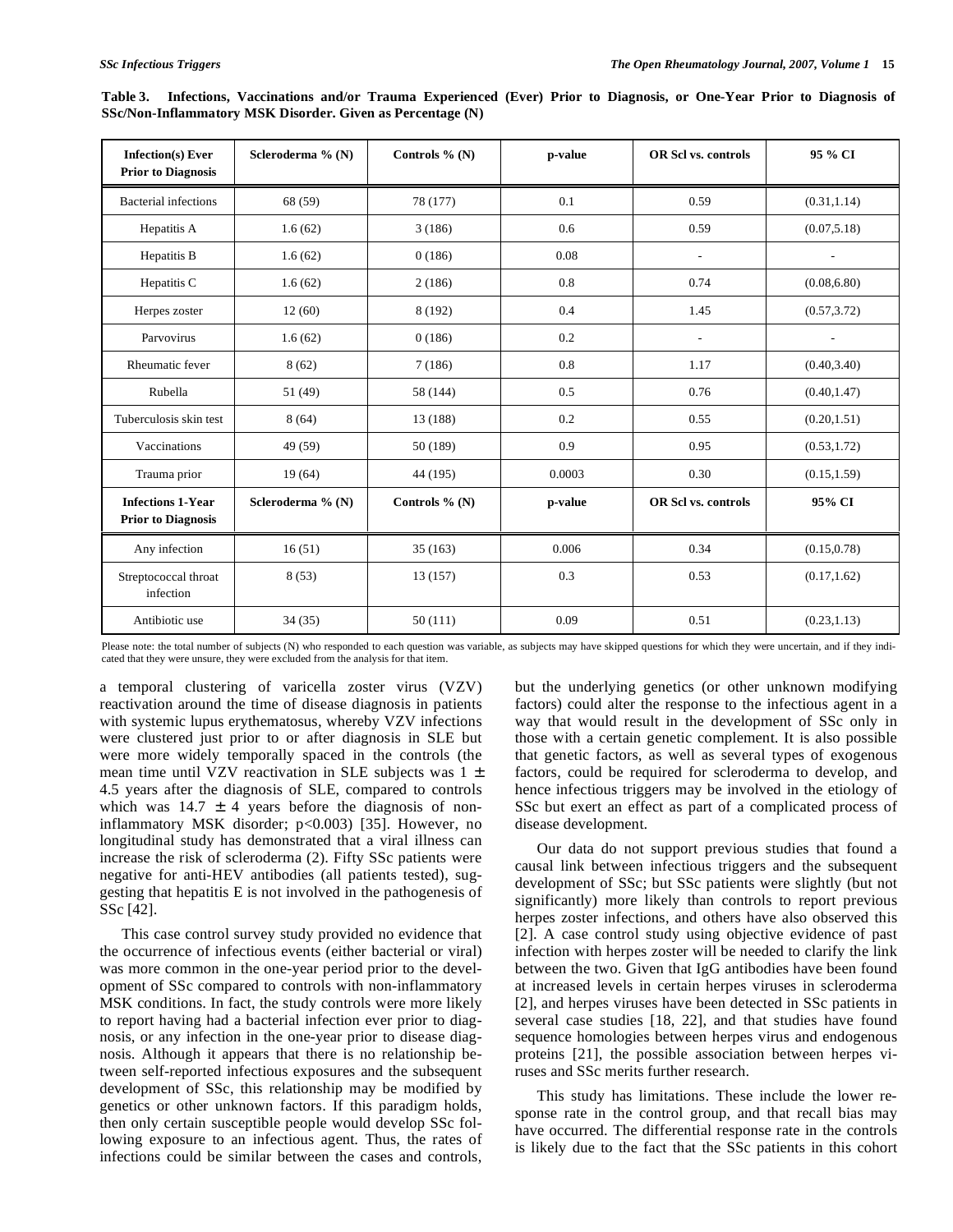were followed regularly (usually twice a year), whereas many OA or other non-inflammatory patients are seen less often (if followed at all) and may be less apt to complete a questionnaire. Additionally, those with SSc (especially diffuse SSc) may attach more importance to research to identify the etiology of their potentially life-threatening disease compared to patients with OA or other MSK conditions who may have been told that their disease has at least partially been caused by trauma or "wear and tear" of joints.

 Further limitations included that this retrospective study had patients remember infections 1-year prior to diagnosis, which may have occurred (on average) more than nine years ago. However, patients often search for answers and may over interpret events that occurred prior to disease onset, so the bias should have been that more infections were found in the SSc group due to a diagnosis of a serious disease. Patients may have misinterpreted survey questions, but this should not have been different between the two groups. If there was recall bias, we would have expected it to occur in favour of our hypothesis of increased infection in SSc; however, this was not the case. Additionally, asymptomatic infections would not be reported in either group. Diagnostic and viral serologic tests were not done. However, past research has been conducted for which self-report of medical conditions by subjects with SSc has been validated [43].

#### **CONCLUSION**

 Self-report of infections prior to diagnosis in SSc is not increased compared to non-inflammatory controls. This study does not support that self-report of symptomatic infections are more likely to occur prior to diagnosis ever or within 1-year prior to symptom onset of SSc, or that vaccinations in adulthood trigger SSc.

#### **REFERENCES**

- [1] Seibold JR. Connective tissue diseases characterized by fibrosis. In: Kelley W, Ruddy S, Harris ED Jr., Sledge C Eds. Textbook of Rheumatology (5<sup>th</sup> Edn). Toronto WB Saunders Company: 1997; 1133-60.
- [2] Pope JE. What causes scleroderma? CRAJ 2001; 11(3): 3-4.
- [3] Thompson AE, Pope JE. Increased prevalence of scleroderma in southwestern Ontario: a cluster analysis. J Rheumatol 2002; 29(9): 1867-73.
- [4] Arnett FC, Howard RF, Tan F, *et al*. Increased prevalence of systemic sclerosis in a Native American tribe in Oklahoma. Arthritis Rheum 1996; 39: 1362-70.
- [5] Arnett FC. HLA and autoimmunity in scleroderma (systemic sclerosis). Int Rev Immunol 1995; 12(2-4): 107-28.
- [6] Cantwell AR Jr, Kelso DW. Acid-fast bacteria in scleroderma and morphea. Arch Dermatol 1971; 104(1): 21-25.
- [7] Fite GL. Acid-fast bacteria in scleroderma. Arch Dermatol 1971;  $104(5)$ : 560.
- [8] Cantwell AR Jr. Autopsy findings of nonacid-fast bacteria in scleroderma. Dermatologica 1980; 160(2): 90-9.
- [9] Smiley JD, Hoffman WL. The role of infections in the rheumatic diseases: molecular mimicry between bacterial and human stress proteins? Am J Med Sci 1991; 301(2): 138-49.
- [10] Danieli MG, Candela M, Ricciatti AM, *et al*. Antibodies to mycobacterial 65 kDa heat shock protein in systemic sclerosis. J Autoimmunity 1992; 5(4): 443-452.
- [11] Iwata H, Kinoshita M, Sumiya M, *et al*. Emergence of erosive polyarthritis coincident with mycobacterium kansassi pulmonary infection in a patient with systermic sclerosis-rheumatoid arthritis overlap syndrome. Clin Exp Rheumatol 1999; 17(6): 757-8.
- [12] Over KE, Bucknall RC. Regression of skin changes in a patient with systemic sclerosis following treatment for bacterial overgrowth with ciprofloxacin*.* Br J Rheumatol 1998; 37: 696-706.
- [13] Roddy J, Holtby S, Seigel S. Scleroderma concurrent with culture proven tuberculosis in a Japanese Canadian patient. J Rheumatol 1996; 23(12): 2168-70.
- [14] Ozerova LV, Zhuravleva OA. A case of systemic scleroderma in a patient with pulmonary tuberculosis. Klin Med (Mosk) 1966; 44(7): 135-6.
- [15] Frostad S, Vandbakk O. Case of scleroderma and pulmonary tuberculosis. Tidsskr Nor Laegeforen 1966; 86(17): 1196-8.
- [16] Douvas A, Sobelman S. Multiple overlapping homologies between two rheumatoid antigens and immunosuppressive viruses. Proc Natl Acad Sci USA 1991; 88(14): 6328-32.
- [17] Longo F, Saletta S, Lepore L, Pennesi M. Localized scleroderma after infection with Epstein-Barr virus. Clin Exp Rheumatol 1993; 11(6): 681-3.
- [18] Spirer Z, Hie B, Pick IA, Yaron M. Localized scleroderma following varicella in a three-year-old girl with IgA deficiency. Acta Paediatr Scand 1979;68(5):783-5.
- [19] Urano J, Kohno H, Watanabe T. Unusual case of progressive systemic sclerosis with onset in early childhood and following infectious mononucleosis. Eur J Pediatr 1981; 136(3): 285-9.
- [20] Haustein UF, Pustowoit B, Krusche U, Herrmann K. Antibodies to retrovirus proteins in scleroderma. Acta Derm Venereol 1993; 73(2): 116-8.
- [21] Neidhart M, Kuchen S, Distler O, Bruhlmann P, Michel BA, Gay RE, Gay S. Increased serum levels of antibodies against human cytomegalovirus and prevalence of autoantibodies in systemic sclerosis. Arthritis Rheum 1999; 42(2): 389-92.
- [22] Ishikawa O, Abe M, Miyachi Y. Herpes zoster in Japanese patients with systemic lupus erythematosus. Clin Exp Dermatol 1999; 24(4): 327-8.
- [23] Kasturi KN, Hatakeyama A, Spiera H, Bona CA. Antifibrillarin autoantibodies present in systemic sclerosis and other connective tissue diseases interact with similar epitopes. J Exp Med 1995; 181(3): 1027-36.
- [24] Vaughn JH, Shaw PX, Nguyen M-D, *et al*. Evidence of activation of 2 herpes viruses, Epstein-Barr virus and cytomegalovirus in systemic sclerosis and normal skins. J Rheumatol 2000; 27(3): 821-3.
- [25] Nakashima T, Maeda M, Havashi T, Kitamura K. A case of generalized morphea with a high titer of anti-Borrelia burgdorferi antibodies. J Dermatol 1999; 26(12): 821-4.
- [26] Breier P, Klade H, Stanek G, *et al*. Lymphoproliferative responses to Borrelia burgdorferi in circumscribed scleroderma. Br J Dermatol 1996; 134(2): 285-91.
- [27] Ozkan S, Atabey N, Fetil E, Erkizan V, Gunes AT. Evidence for Borrelia burgdorferi in morphea and lichen sclerosus. Int J Dermatol 2000; 39(4): 278-83.
- [28] De Vito JR, Merogi AJ, Vo T, *et al*. Role of Borrelia burgdorferi in the pathogenesis of morphea/scleroderma and lichen sclerosus et atrophicus: a PCR study of thirty-five cases. J Cutan Pathol 1996; 23(4): 350-8.
- [29] Weide B, Walz T, Garbe C. Is morphea caused by Borrelia burgdorderi? A review. Br J Dermatol 2000; 142(4): 636-44.
- [30] Jimenez BA, Batuman O. Immunopathogenesis of systemic sclerosis: possible role of retroviruses. Automimmunity 1993; 16(3): 225-33.
- [31] Jimenez BA, Diaz A, Khalili K. Retroviruses and the pathogenesis of systemic sclerosis. Int Rev Immunol 1995; 12: 159-175.
- [32] Hashimoto K, Thompson DF. Discoid lupus erythmatosus. Electron microscopic studies of paramyxovirus structures. Arch Dermatol 1970; 101(5): 565-7.
- [33] Espanol T, Pascual C, Huguet P, Caragol I, Hernandez M, Bertran JM. Circumscribed scleroderma in congenital rubella syndrome with hypogammaglobulinemia. Allergy 1998 53(10):1005-6.
- [34] Ferri C, Zakrzewska K, Longombardo G, *et al*. Parvovirus B19 infection of bone marrow in systemic sclerosis patients. Clin Exp Rheumatol 1999;17(6):718-20.
- [35] Pope JE, Krizova A, Ouimet JM, Goodwin JL, Laskin MD. Close association of herpes zoster reactivation and systemic lupus erythematosus (SLE) diagnosis: case control study of patients with SLE or non-inflammatory musculoskeletal disorders. J Rheumatol 2004; 31(2): 274-9.
- [36] Mayes M, Lacey JV Jr., Beebe-Dimmer J, *et al*. Prevalence, incidence, survival, and disease characteristics of systemic sclerosis in a large US population. Arthritis Rheum 2003; 48(8): 2246-55.